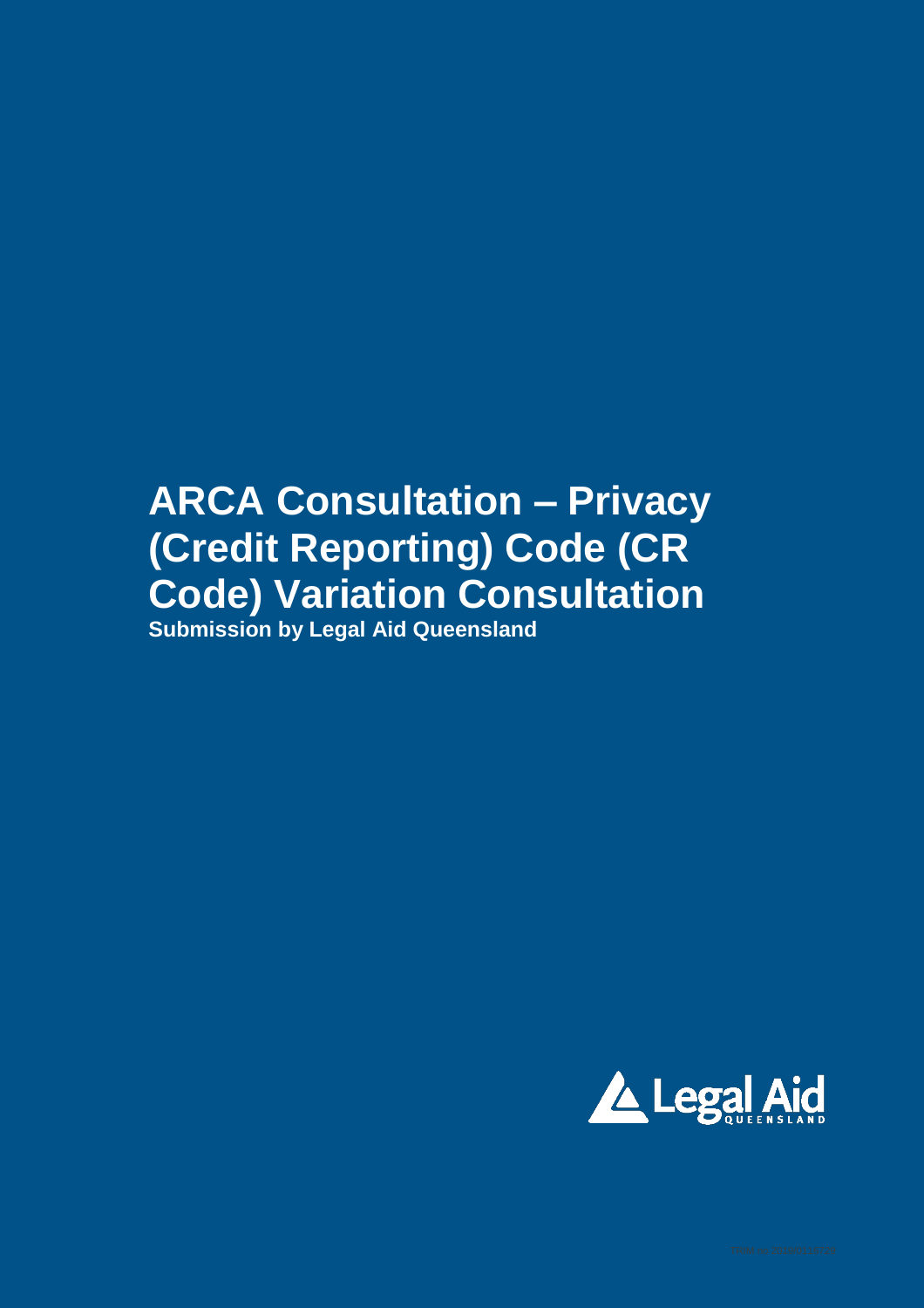

### **Introduction**

Legal Aid Queensland (LAQ) welcomes the opportunity to provide a submission in response to the Australian Retail Credit Association's Consultation concerning variations to the Privacy (Credit Reporting) Code (CR Code).

LAQ provides input into State and Commonwealth policy development and law reform processes to advance its organisational objectives. Under the *Legal Aid Queensland Act 1997*, LAQ is established for the purpose of "giving legal assistance to financially disadvantaged persons in the most effective, efficient and economical way" and is required to give this "legal assistance at a reasonable cost to the community and on an equitable basis throughout the State". Consistent with these statutory objects, LAQ contributes to government policy processes about proposals that will impact on the cost-effectiveness of LAQ's services, either directly or consequentially through impacts on the efficient functioning of the justice system.

LAQ always seeks to offer policy input that is constructive and is based on the extensive experience of LAQ's lawyers in the day to day application of the law in courts and tribunals. We believe that this experience provides LAQ with valuable knowledge and insights into the operation of the justice system that can contribute to government policy development. LAQ also endeavours to offer policy options that may enable government to pursue policy objectives in the most effective and efficient way.

LAQ's Civil Justice Services Unit lawyers are experienced in providing specialist advice and representation about banking and finance, credit and debt, credit reporting and default listings, insurance and consumer law. The unit provides advice to clients as well as lawyers and financial counsellors throughout Queensland.

## **Issue 1:**

#### **Further Reviews of the Code**

*"24.3 The Commissioner will initiate an independent review of the operation of this CR Code within 3 years of the date of the completion of the initial independent review, and thereafter, every 3 years (following completion of each independent review)."*

LAQ supports paragraph 24.3 of the CR Code being amended to require the CR Code to be reviewed on a regular basis.

However, the proposed amendments do not give effect to the proposal that the CR Code should be reviewed on a regular basis because:

- (a) The start of the next review is currently tied to the completion of the previous independent review which means the CR Code would not be reviewed on a consistent basis.
- (b) Independent reviews can take anywhere between 1-2 years to complete.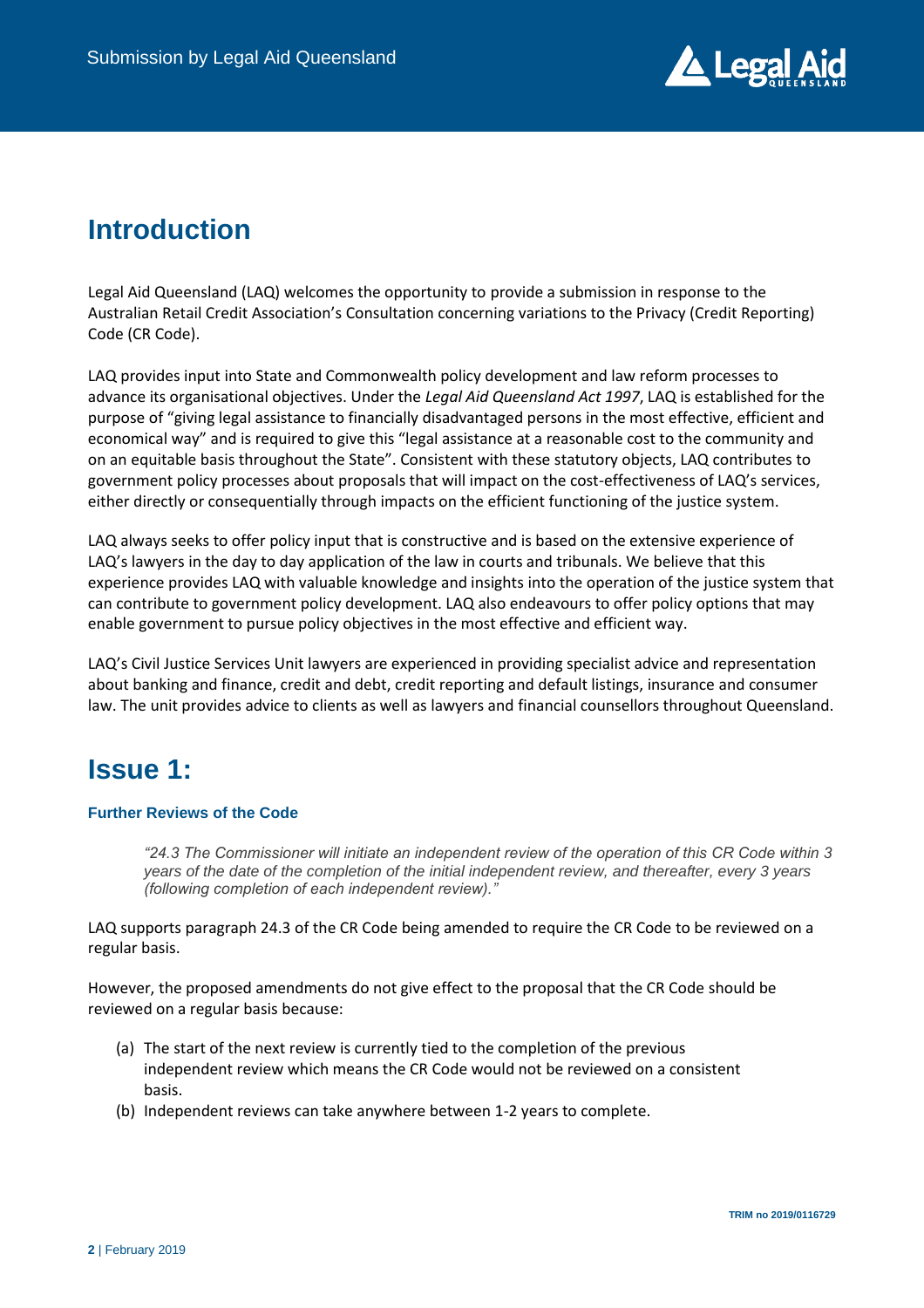

The effect of this is that there would be no certainty to when the Code is reviewed.

Credit reporting is an evolving landscape that will continue to be effected by:

- (a) Technology and Innovation,
- (b) The effect of Comprehensive Credit Reporting (CCR), and
- (c) The interaction of Repayment History Information (RHI) and financial hardship arrangements with credit providers.

Our involvement in reviewing Codes and, Ombudsman schemes etc. is that these reviews take significant time and resources. The effectiveness of proposed changes is sometimes not evident if a review is conducted every 3 years. However, it is not appropriate that the CR code be reviewed on an inconsistent basis. Instead, it should be reviewed every 5years, with the next review commencing within 5 years of the commencement of the initial independent review.

To address the issue of significant changes within the five year period, there could be a mechanism to trigger an- unscheduled review of part of the CR Code when significant changes are made to:

- the *Privacy Act 1988* and regulations affecting credit reporting or
- there is a decision of Australian Financial Complaints Authority, the Office of the Australian Information Commissioner OAIC or other relevant body that impacts individual provisions of the OAIC.

This appears to work in practice given the proposed changes are as a result of an unscheduled review.

### **Issue 2:**

#### **Direct marketing practices**

#### **Free and Fee based Reports**

LAQ has seen issues with the way that Credit Reporting Bureaus (CRB) market the value of their paid credit reporting products and failing to advise consumers that they are able to access credit reports for free once every 12 months. LAQ is aware of misleading statements made to consumers about the negative impacts of accessing their free credit report.

LAQ acknowledges that Paragraph 19.3 (C) attempts to address some of these concerns.

*"19.3(c) the information made available by the CRB about the fee-based service must also identify the difference between the information or service available to the access seeker as part of its feebased service compared to that information or service available to the access seeker free of charge."*

However, LAQ does not support these proposed amendments. The proposed amendments could have the effect of legitimising the up-selling by CRBs to consumers of their paid credit report offerings.

We recommend that consideration be given to amending the paragraph to provide as follows: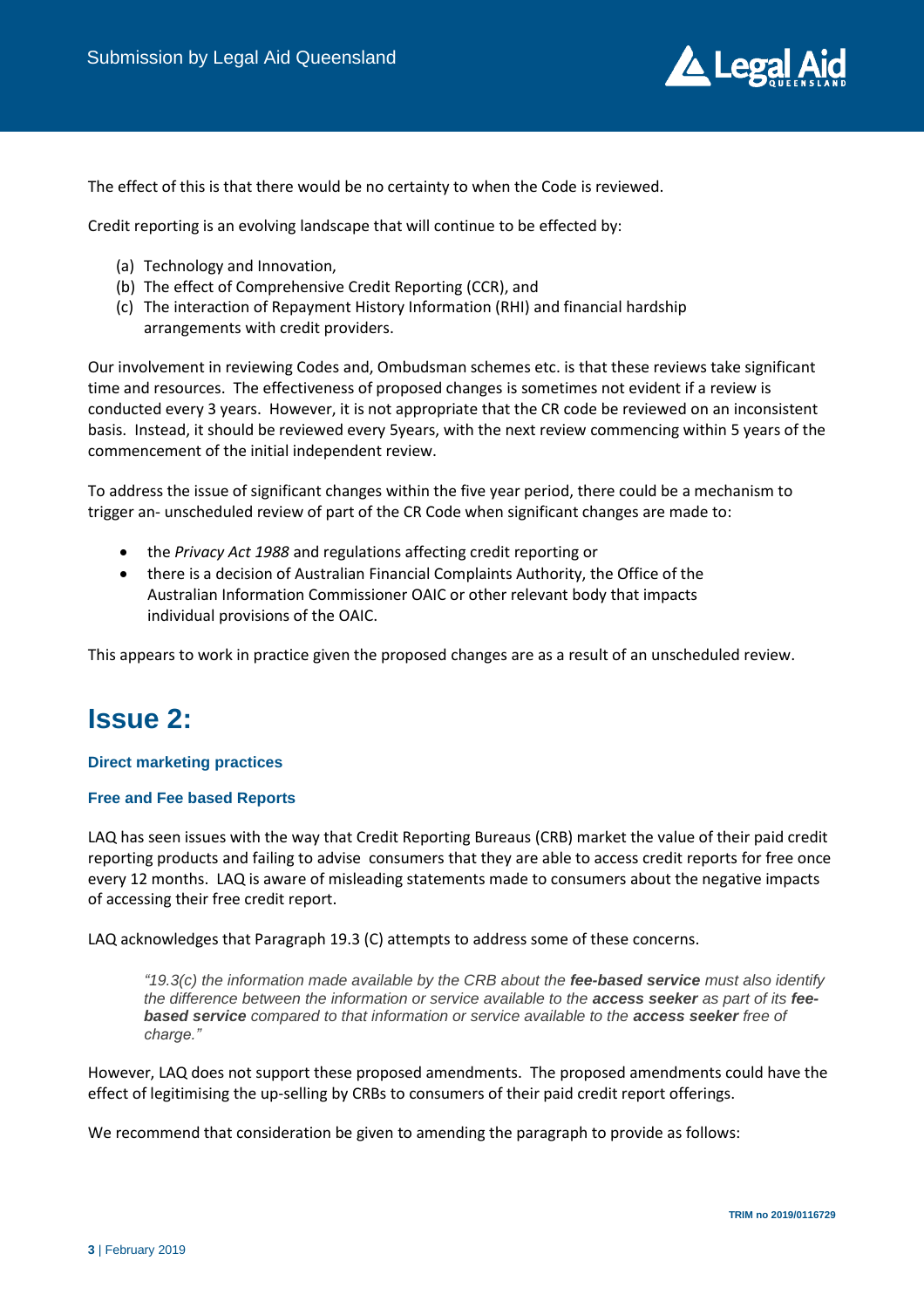

*"19.3(c) CRBs must provide accurate information to consumers about their right to access their own credit reporting information for free. CRBs must not indicate that a consumer exercising this right might negatively impact on their credit report."*

To avoid misleading consumers paid reports should not be sold to a consumer where they are entitled to a free report.

Additionally, information provided on a free report should be the same as the information being included and provided in a paid report. The major difference between a paid report and a free report appears to be that the paid report includes a "credit score". If this information is being provided to credit providers it should be made available to consumers regardless of whether they have requested a free or paid report.

Consumers having regular access to reports contributes to the accuracy of the information on the credit report. We therefore support the CRBs' obligation to ensure the accuracy of the information collected.

#### **Pre-ticked consent boxes**

*"19.4(c) the CRB may only provide the access seeker with a direct marketing communication where the access seeker has provided his or her consent to receipt of this communication by opting in to providing this consent"*

LAQ supports the proposed amendment but is concerned that this proposed amendment does not address the practice of CRBs providing consumers with forms that have pre-ticked a consent box that automatically opts the consumer into receiving direct marking.

This practice unfairly commits consumers in vulnerable circumstances to receiving direct marketing when all they have sought is to exercise their legal rights to access a free credit report. In LAQ's view, any consent to receive the direct marketing provided in these circumstances is not genuine consent.

It is important that the CR Code addresses this point because it is unlikely that this conduct would be caught by the provisions of the Privacy Act or the Australian Consumer Law.

Therefore, an additional Paragraph 19.4(d) should be added to support the obligations in Paragraph 19.4(c) to prevent CRBs from using pre-ticked consent boxes on any forms that a consumer is required to complete in order to access their credit report.

#### In LAQ's view, appropriate wording would be:

*"19.4(d) a CRB must not have any pre-ticked box providing consent to marketing on any forms that a consumer must fill out to access the CRBs services. Any form submitted by a consumer that has a pre-ticked consent box to marketing does not constitute valid consent being provided by the consumer."*

#### **Issue 3:**

#### **The Inclusion of writ and summons information on credit reports**

*"11.2 Publicly available information does not include originating process issued by a Court or Tribunal because this information does not relate to the individual's creditworthiness."*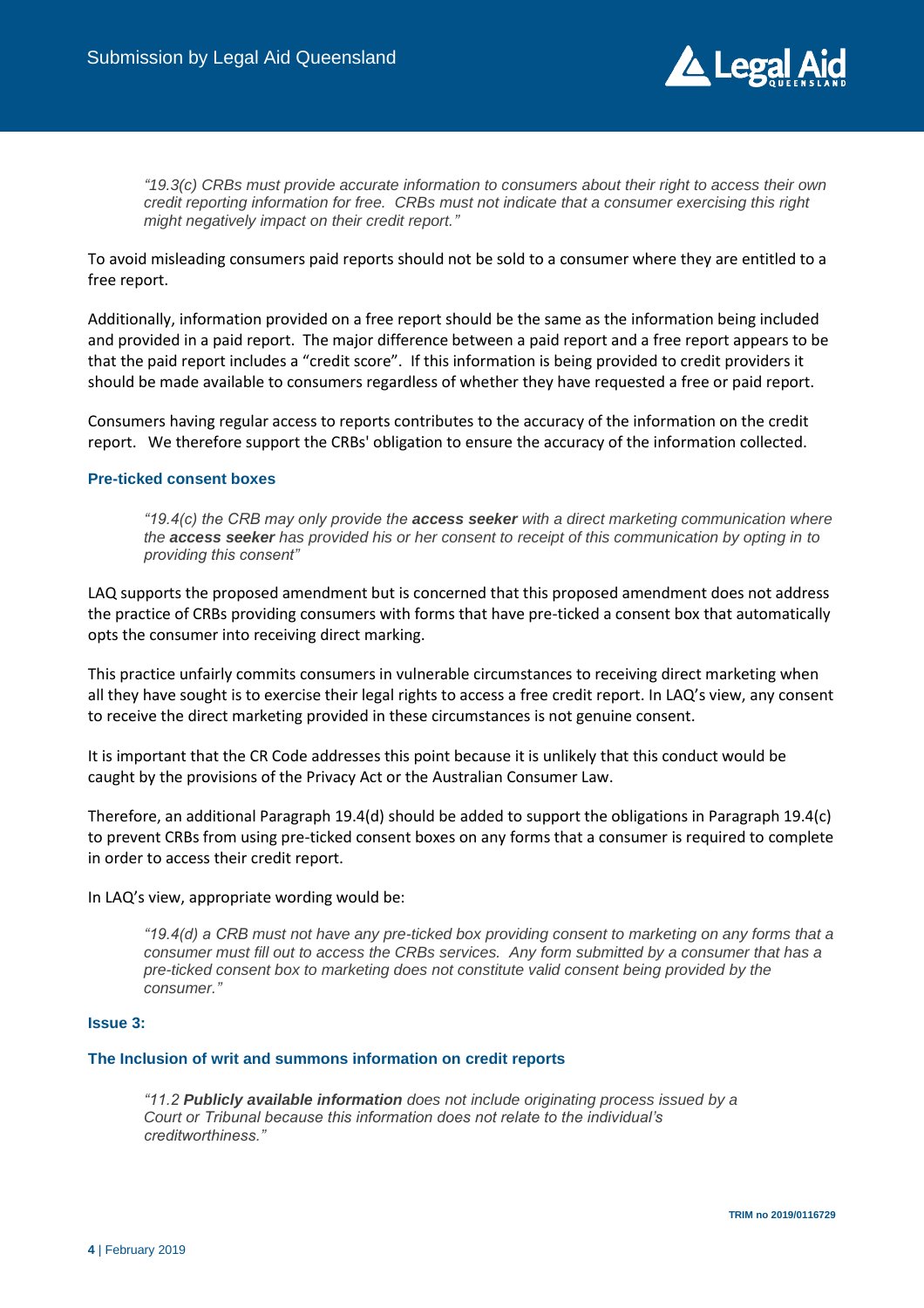

LAQ supports CRBs being prevented from including originating processes filed in Court on a consumer's credit report. In LAQ's view, having a Court action filed against a consumer does not in any way affect their ability to repay a loan or their credit worthiness. It is only evidence that the person has a legal dispute with another person.

Additionally, in many jurisdictions originating processes are not generally available to the public or are only available on the payment of a fee.

In LAQ's view there are other Court proceedings that CRBs should be prevented from including on a consumer's credit report:

- (a) Any judgement or court proceedings where the consumer's rights have been subrogated to an insurer - The consumer no longer has any ability to control the success or failure of these types of proceedings and should not have their credit report affected by the result. It should be noted that these complaints are not generally credit related. For example, where there is a dispute about liability in a traffic accident.
- (b) Any judgement that does not relate to credit Legal disputes that do not relate to credit should not affect a consumer's credit report.

The legislation already makes it clear that only information about the person's credit worthiness should be included on a credit report. However because of the lack of knowledge in the community about this requirement, particularly in relation to judgments, it should be specifically referenced in the CR Code

As a consequence Paragraph 11.2 should be amended to provide:

*"11.2 For the avoidance of doubt Publicly available information does not include:*

- *(a) originating process issued by a Court or Tribunal; or*
- *(b) any judgment or proceedings where the individual's rights have been subrogated to an insurer; or*
- *(c) any judgment or proceedings that is otherwise unrelated to credit.*

#### **Issue 4:**

#### **Protection for Victims of Fraud**

We support greater protection for victims of fraud. Ban periods provide limited assistance and generally only help where the person is an ongoing victim of fraudulent behaviour. Consumers contact us only after a significant period has elapsed since the fraudulent behaviour has occurred. They become aware of the fraudulent behaviour in when they apply for credit and the credit is refused on the basis of a listing due to fraudulent activity or they are contacted by a credit provider seeking repayment of a debt that has been fraudulently incurred.

Once the person becomes aware of the identity theft, difficulties can be experienced in seeking to correct information on their credit report. This is best illustrated by the following example.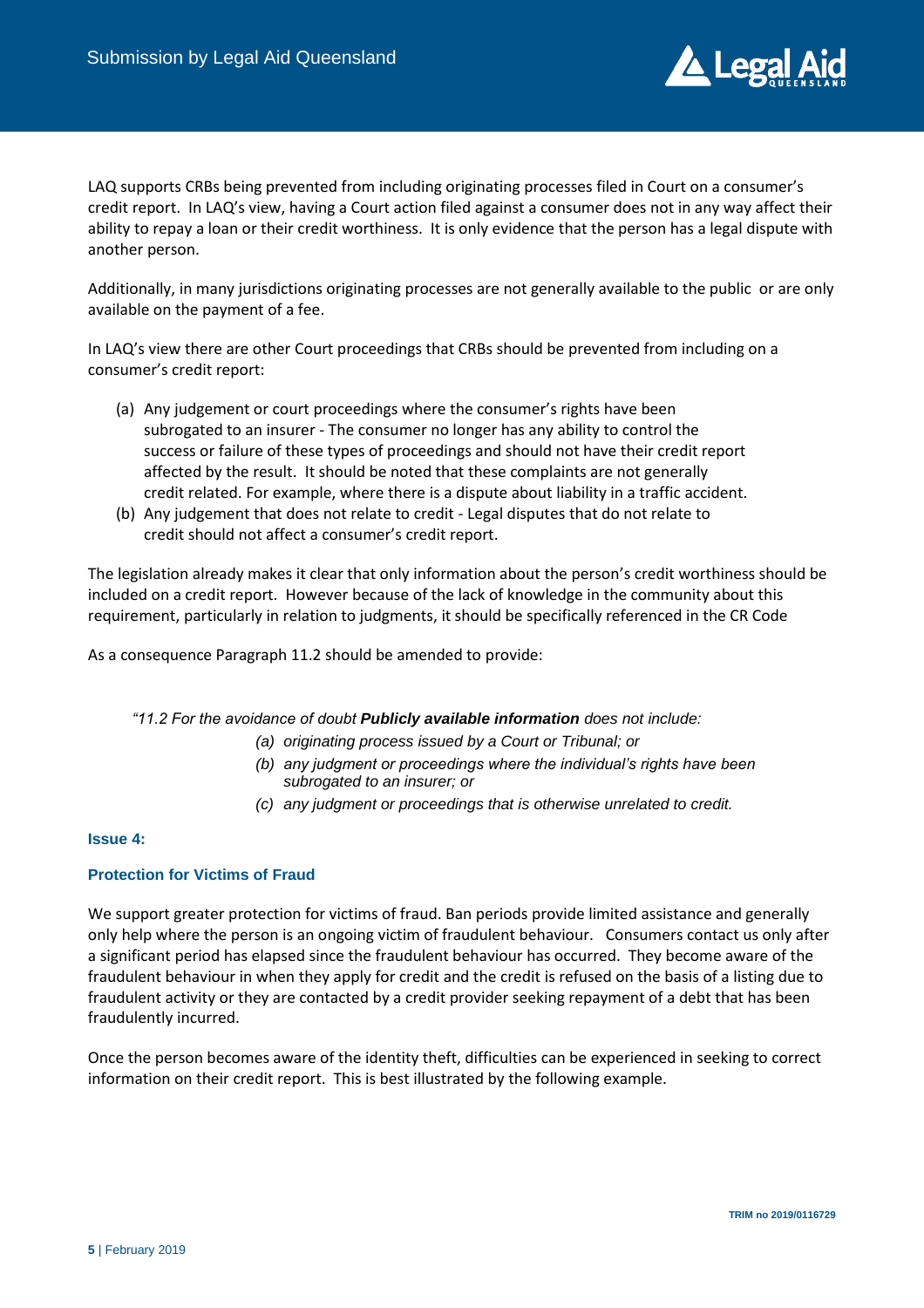

#### *Case Study*

*In December 2016 a consumer requested a copy of her credit report after making a complaint to the police that a person who she knew used her identity to take multiple loans with multiple credit providers. Because the consumer was vulnerable, the person was able to convince her that money being deposited into the consumer's account belonged to her. Up to 26 different loans were made to the fraudster using identity information of the consumer.*

*The consumer sought LAQ's assistance because she was unable to correct the information on her credit report or negotiate settlements with numerous credit providers.*

*Complaints were made to the following:*

- *the client's bank – for allowing direct debits to be processed to her account by the fraudster;*
- *individual credit providers as they sought payment ; and*
- *a CRB*

*The issue with the bank was resolved in a short space of time with the bank refunding over \$5000 of payments that had been debited from her account*

*A request seeking release from the debt was made to each individual credit provider.*

*In relation to one credit provider, despite having a specialist report stating the consumer had a borderline intellectual disability, it was not until investigation by the police that the credit provider agreed to release the consumer in relation to the disputed account.*

*The CRB initially advised that the consumer was required to contact each creditor individually.*

*LAQ made a complaint to the Credit and Investment Ombudsman (CIO). The CRB then argued that the information was "accurate" at the time it was listed as it was based on reasonable information provided by the credit provider. This argument was accepted by the CIO, resulting in no changes being made to the credit record, including a refusal to alter address information contained in the report that was clearly wrong.*

Consideration could be given to the development of a guide regarding the information CRBs' require to enable records to be altered where there is an allegation of fraud. The requirement that a police report be provided may not be practical as generally police, in relation to online frauds, are requiring consumers to make a complaint to Australian Cybercrime Online Reporting Network (ACORN). This is not a police complaint but a notification. It can take some time for the ACORN complaint to be referred to police.

It is critical that the CRB act as a central hub in relation to complaints where there is an allegation of fraud and the consumer is seeking to correct their credit report. It's acknowledged that the legislation requires CRBs to provide assistance where the consumer first complains to them but this does not reliably occur in practice. In those circumstances the provision of a clear guidance as proposed above would be useful.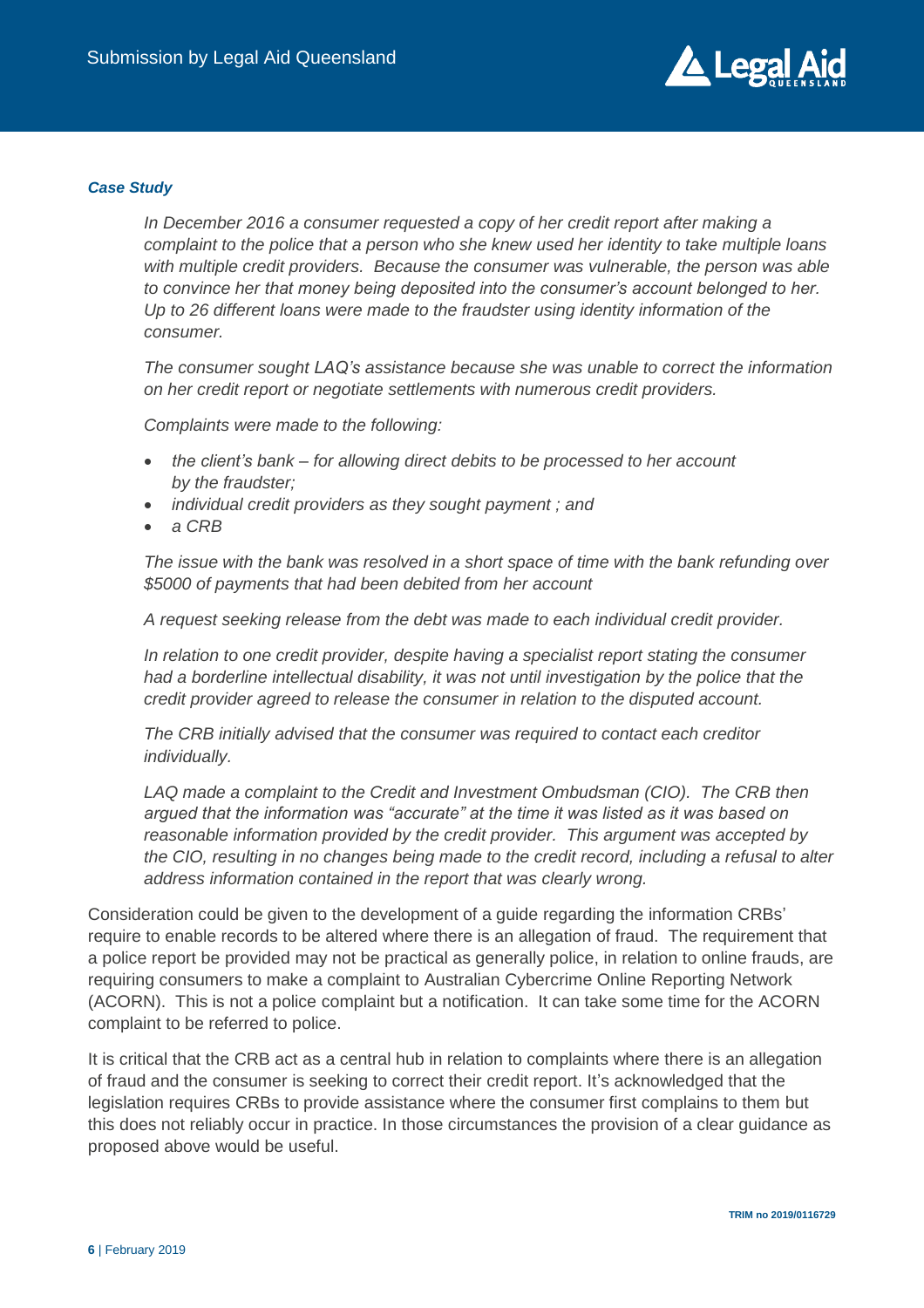

#### **Issue 5**

#### **Account open date**

For some types of credit there is a distinction between when credit is approved and when it becomes available. For example, for credit cards, the lender can approve the credit but the credit is not available until the card is activated. A consumer may not activate the card for months or even years, and for home loans there is often a significant delay between the date of approval and the date of drawdown.

LAQ supports defining the" account open date" as the date the credit is approved. This supports responsible lending because other credit could be approved in the interim period between approval and drawdown of the loan or activation of the card and the credit provider making a subsequent approval would have no knowledge of the previously approved but as yet not accessed credit.

#### **Issue 6**

#### **Repayment History Information (RHI) Assessment**

LAQ supports the clarification in paragraph 8 of the CR Code that RHI should be assessed based on a point in time assessment. This clarification is important as it will ensure consistency across credit providers and CRBs about how and when RHI should be appropriately assessed.

#### **Issue 7:**

#### **Credit Reporting Bureaus (CRB) and Complaints Handling and Internal Dispute Resolution (IDR)**

The handling of complaints and the IDR processes of CRBs is significantly less developed and less accessible for consumers than the IDR departments operating in Banks, insurers and other financial services providers.

The responses provided by the complaints handling departments of CRBs are poor and often do not address the issues being experienced by consumers.

These problems will not be solved by referring to the current ISO Standards for complaints management. Paragraph 21 as it is currently drafted is not strong enough to protect the rights of consumers and ensure that CRBs provide a quality and responsive internal dispute resolution process.

Instead, this review of the Code is an opportunity for ARCA to embed a robust and quality internal dispute resolution and complaints handling process for CRB and ensure it is similar to what already exists within finance and insurance industries and as set out in:

- (a) Clauses 46-49 of the Banking Code of Practice commencing 1 July 2019 [https://www.ausbanking.org.au/images/uploads/Banking\\_Code\\_of\\_Practice\\_2019\\_w](https://www.ausbanking.org.au/images/uploads/Banking_Code_of_Practice_2019_web.pdf) [eb.pdf](https://www.ausbanking.org.au/images/uploads/Banking_Code_of_Practice_2019_web.pdf) ; and
- (b) Clause 10 of the Insurance Code of Practice [http://codeofpractice.com.au/assets/pdf/Code\\_of\\_Practice\\_2012VF.pdf](http://codeofpractice.com.au/assets/pdf/Code_of_Practice_2012VF.pdf)